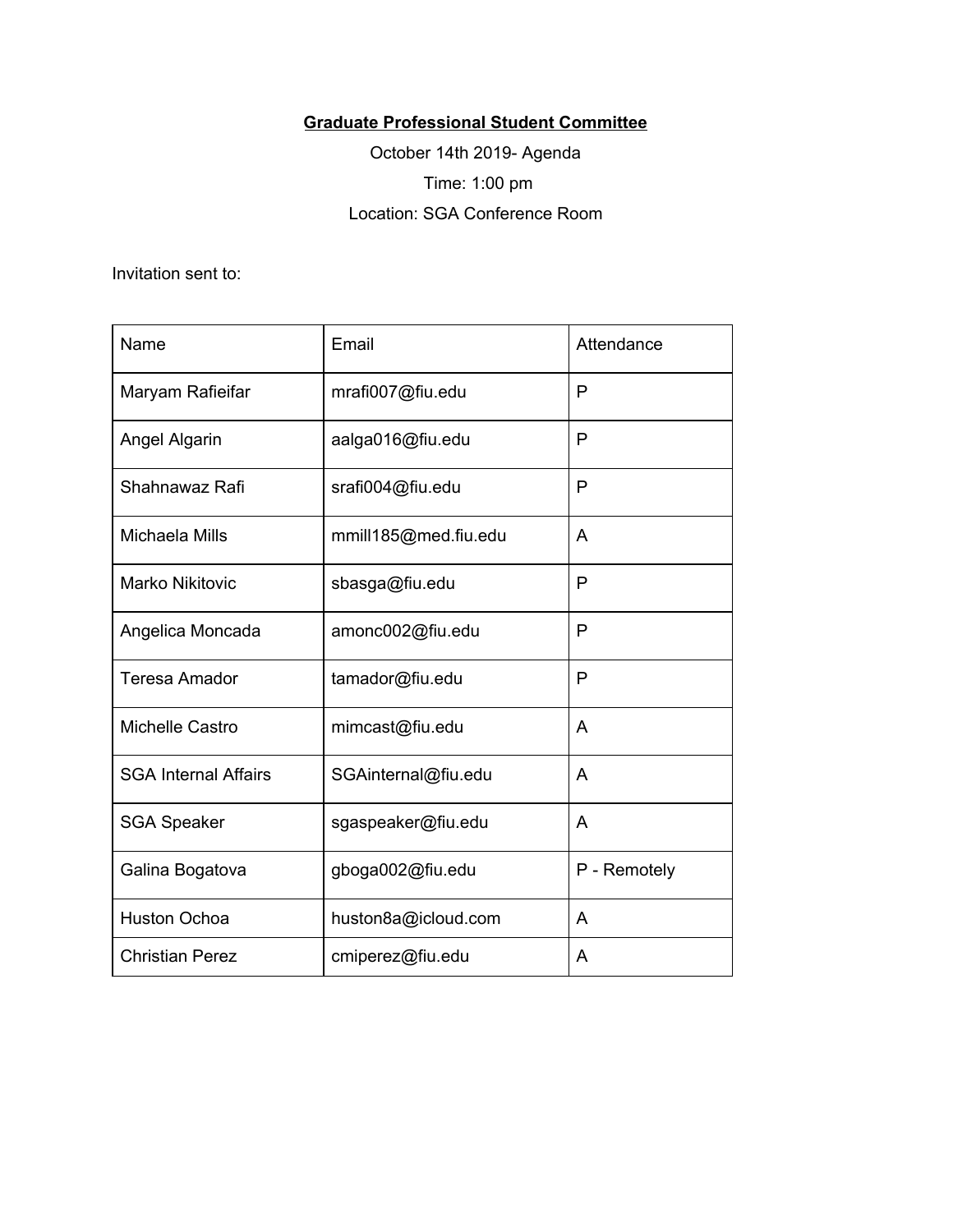For this meeting we will address the following points:

- 1. Advance details for gradSkeller
	- a. Marko attended CAPS needs to go to their admin office to
	- b. Culture shock not cooperating
	- c. Added another company that gives away Movie tickets
	- d. Publix: get plates, utensils, etc
	- e. Galina added her estimate on the google doc
	- f. Discuss ideas from google docs
		- i. Brochures: Marko will finalize the format and send it for comments
- 2. Discuss Galina's questions:
	- a. IRB website update:

The system they use for the protocols only works with certain internet servers and only older versions of those servers [http://research.fiu.edu/irb/topaz/.](http://research.fiu.edu/irb/topaz/)

- i. Website will be modified (Dr. Kos told Maryam)
- b. Allocation of Funding for PIR weekly meetings:

Gala would like to support PIRGSO and use the available piece of the budget allocated to me as a Senator (\$150?) to contribute to these meetings (for example, to make snacks and drinks available for the participants). Could you please, share with me your experience of the budget distribution? How can I extract those funds through GPSC if this is possible at all?

- I. Angel: Funds can be used by Galina as long as it is not an organization. Create a budget and present it to senate for approval
- c. GAB memo for advisers' code of conduct

Grad student issues: most of the graduate students are not sure and secure as to what they can and should expect from their advisors. Students are sometimes not able to rely on healthy judgments about the quality, speed, and sufficiency of their work. Relations with advisors are not regulated and are not prescribed in any legitimate document available for grad students (as to my knowledge so far). These conditions cause a lot of mental health issues, anxiety and other problems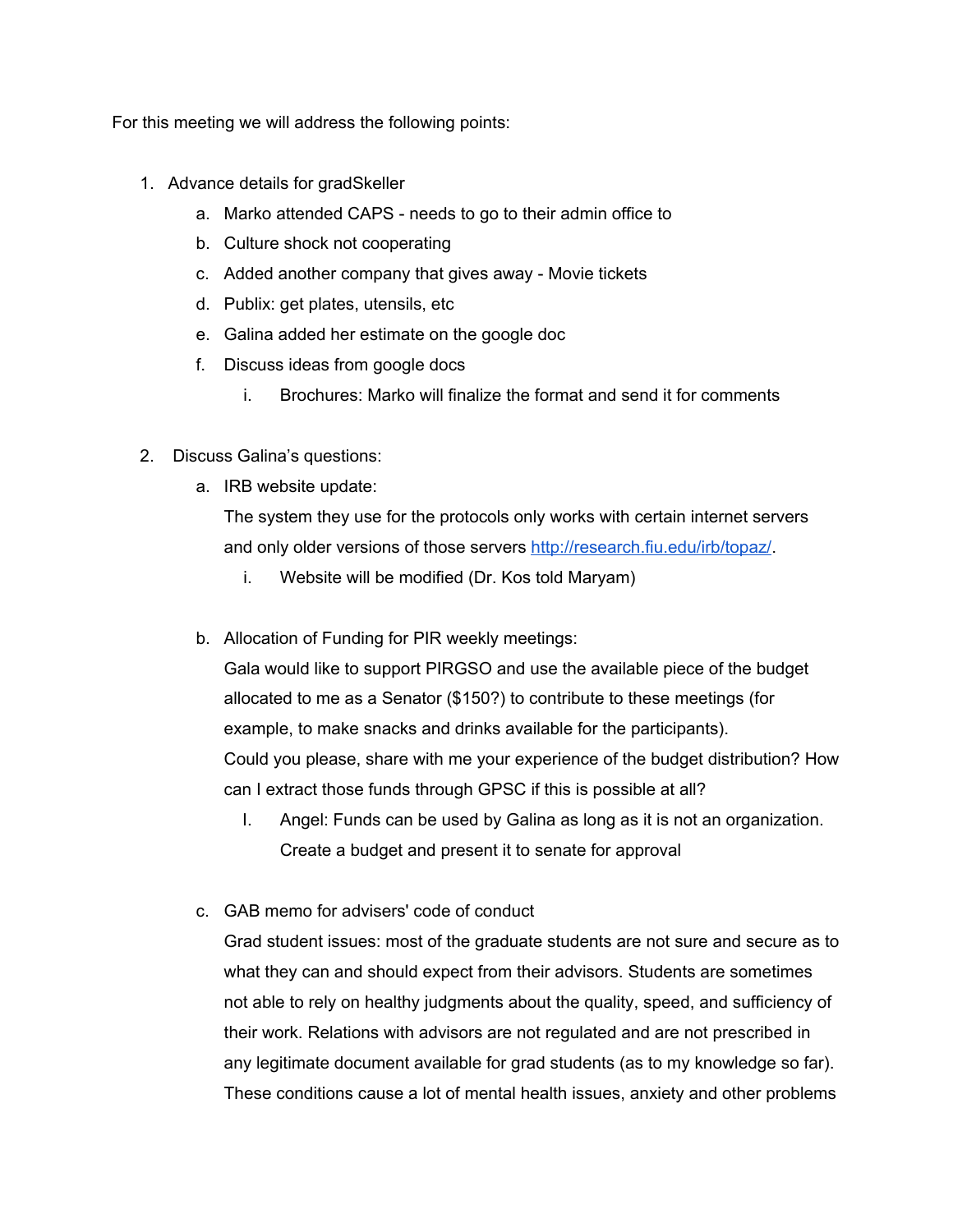that drag our grads from advancing to their best possible results. I recall the members of GAB has also been considering the possibility to create a memo that would prescribe at least certain expectations that a graduate adviser is assumed to satisfy when working with a PhD student. Can we develop this topic and join the efforts of GAB to improve the situation?

- I. Make the guidelines for advisors made by GAB a resolution to be passed by the senate.
- II. Angel: Draft up a resolution on this with GAB. Idea: yearly evaluation for students can be a good opportunity for it.
- III. Galina: has a draft made by GAB. Share the document with GPSC
- d. Methodology laboratories and interdisciplinary exchange Do you think there is a way to address the exchange of courses, facilities, and other resources among the schools and departments of FIU? More than anything, I would like to collect information as to any interdisciplinary initiatives existing for the students who are stuck with their methodological toolkit because they lack resources within their own department to study the topic of their
	- dissertation properly.
		- I. Galina: create a table that includes courses, contact info, location, outcomes, applicability. Circulate the table around school.
- 3. Dr. Gil's responses to Angel's email on research funding.
	- a. Creating a registry of faculty with their name:
		- i. Response: This is doable. The Research Office routinely engage faculty to review grant applications, so we can use that process. However, the simplest approach may be to use the same reviewers we use for DYFs, etc.
	- b. How to split the award among the colleges? 1. At least one per college, 2. Not by college, by quality, 3. Qualitative/ Quantitative, 4. By research method
		- i. Response: I don't think there are wrong answers here. I may prefer by quality or college better than Qualitative/Quantitative or by Research Method.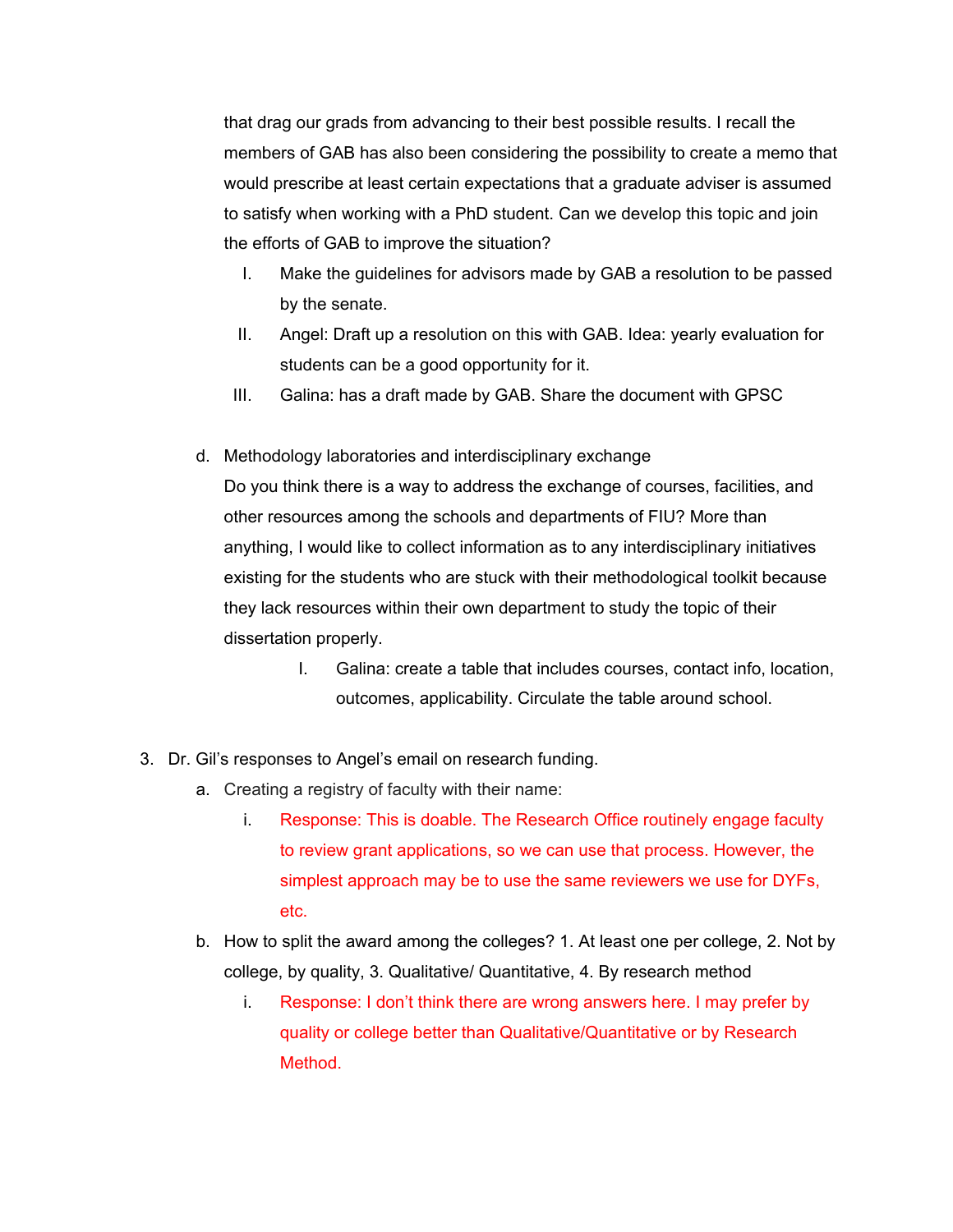## 4. ORC audit

- a. 9,700 not in a line item
	- i. Added \$1,000 to GSAW
	- ii. \$500 to each GradSkeller
	- iii. Split 6,700 between fall and spring travel budget
	- iv. Joint Event for partnering with GAB

Vote to keep budget the way it is:

| Name                   | Vote             |
|------------------------|------------------|
| Maryam Rafieifar       | Y                |
| Angel Algarin          | Y                |
| Shahnawaz Rafi         | Y                |
| Michaela Mills         | Abstain - absent |
| <b>Marko Nikitovic</b> | Y                |
| Angelica Moncada       | Y                |

## 5. Unfinished Business

- a. GAB Maryam's attendance
	- i. issues raised by UGS:
		- 1. Mental health issues for graduate students in the form of workshops, programs, etc. (Bussiness School has a meditation program initiated and run by students)
		- 2. Maternity leave for GA and RA students
		- 3. Ways to better communicate with graduate students
		- 4. GSAW (An idea of GSAW pre-party was raised by the students to better market for GSAW and was welcomed by UGS. They asked whether we can have a social event a week prior to GSAW to publicize the GSAW)